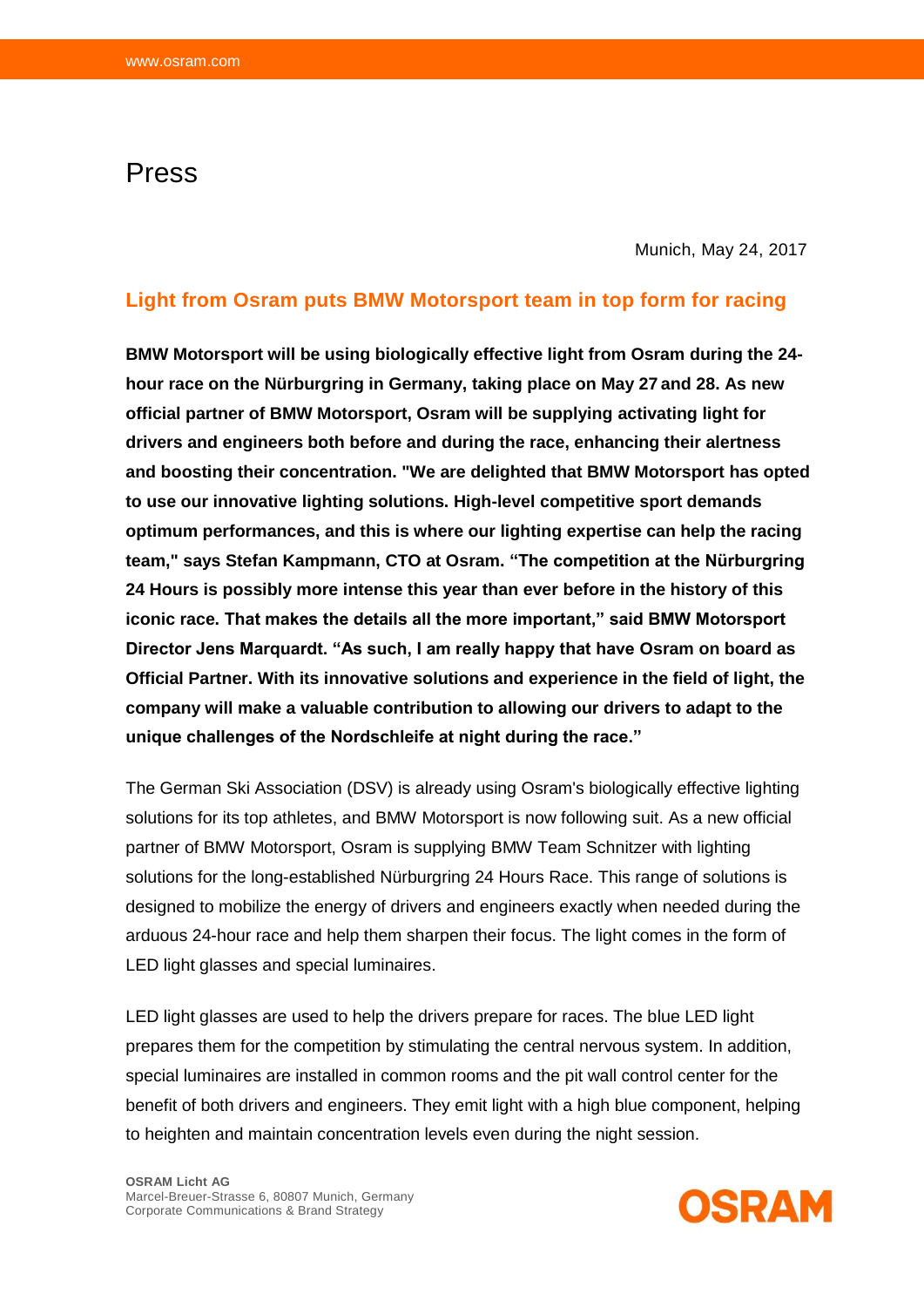Sport is not the only sector in which biologically effective light is used. The technology can also be employed on airplanes to reduce the jet lag caused by longer journeys. Used correctly, it can speed up the rate of recovery from one hour time difference per day without light support - to up to three hours per day. It's also used in schools, where it helps boost the students' concentration. Installed in retirement or nursing homes, it can help stabilize dementia sufferers who have lost track of their day/night cycle. The technology is used in offices as well, where Osram provides special luminaires and control systems that adapt the color and intensity of the light over the course of the day, thus optimizing the performance and concentration levels of office workers.



Stefan Kampmann, Osram CTO and Jens Marquardt, Director BMW Motorsport (from left to right) starting the cooperation.

Picture: BMW Motorsport



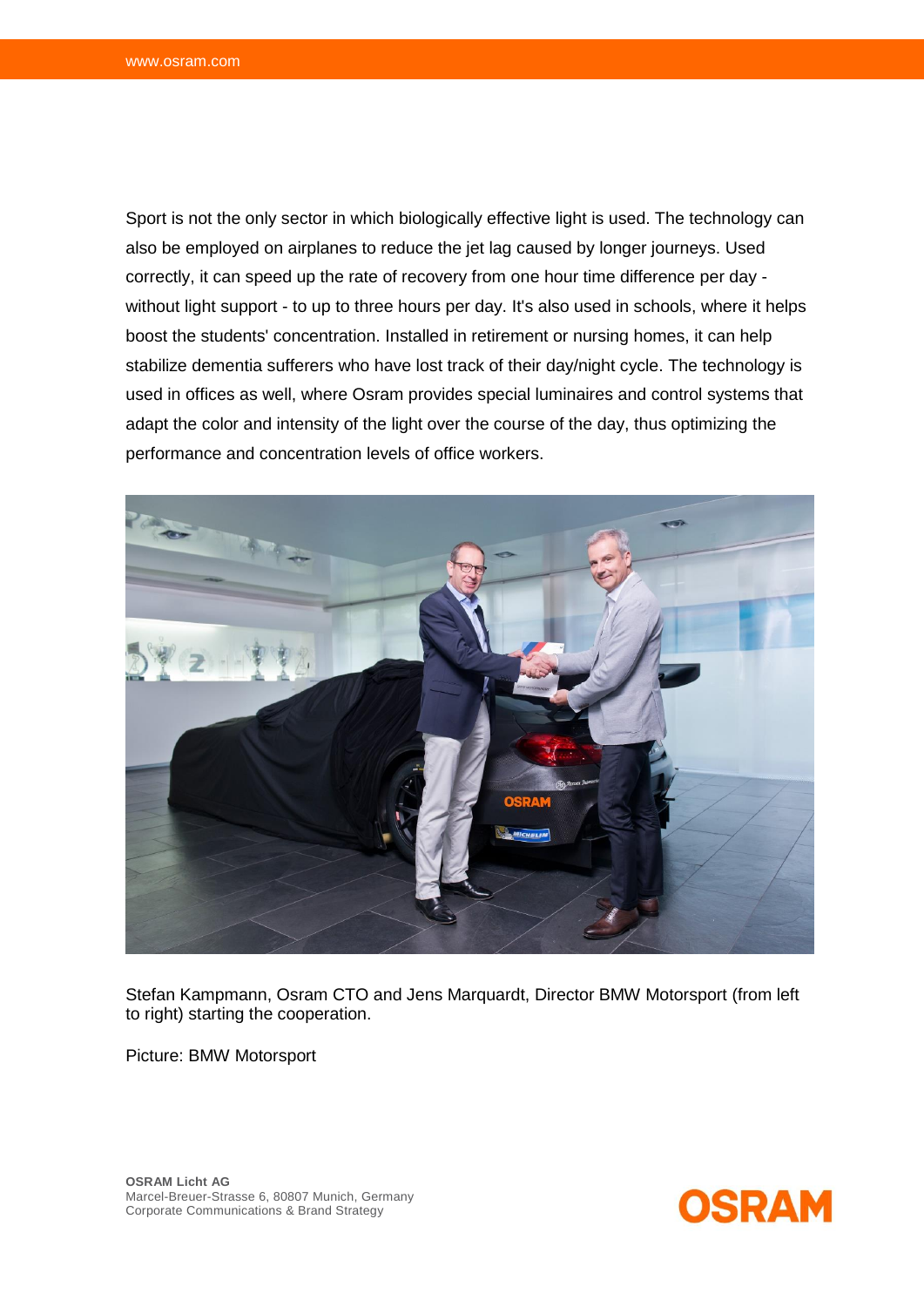

With blue light the light glasses have an activating effect with red light they have a calming effect – like that, the drivers can be fitter before races and relax better during breaks.

Picture: BMW Motorsport

## **PRESS CONTACT**

Torsten Wolf Tel. +49 89 6213 - 2506 E-Mail: [torsten.wolf@osram.com](mailto:torsten.wolf@osram.com)

Susanne Enninger Tel. +49 89 6213 - 3996 E-Mail: [s.enninger@osram.com](mailto:s.enninger@osram.com)